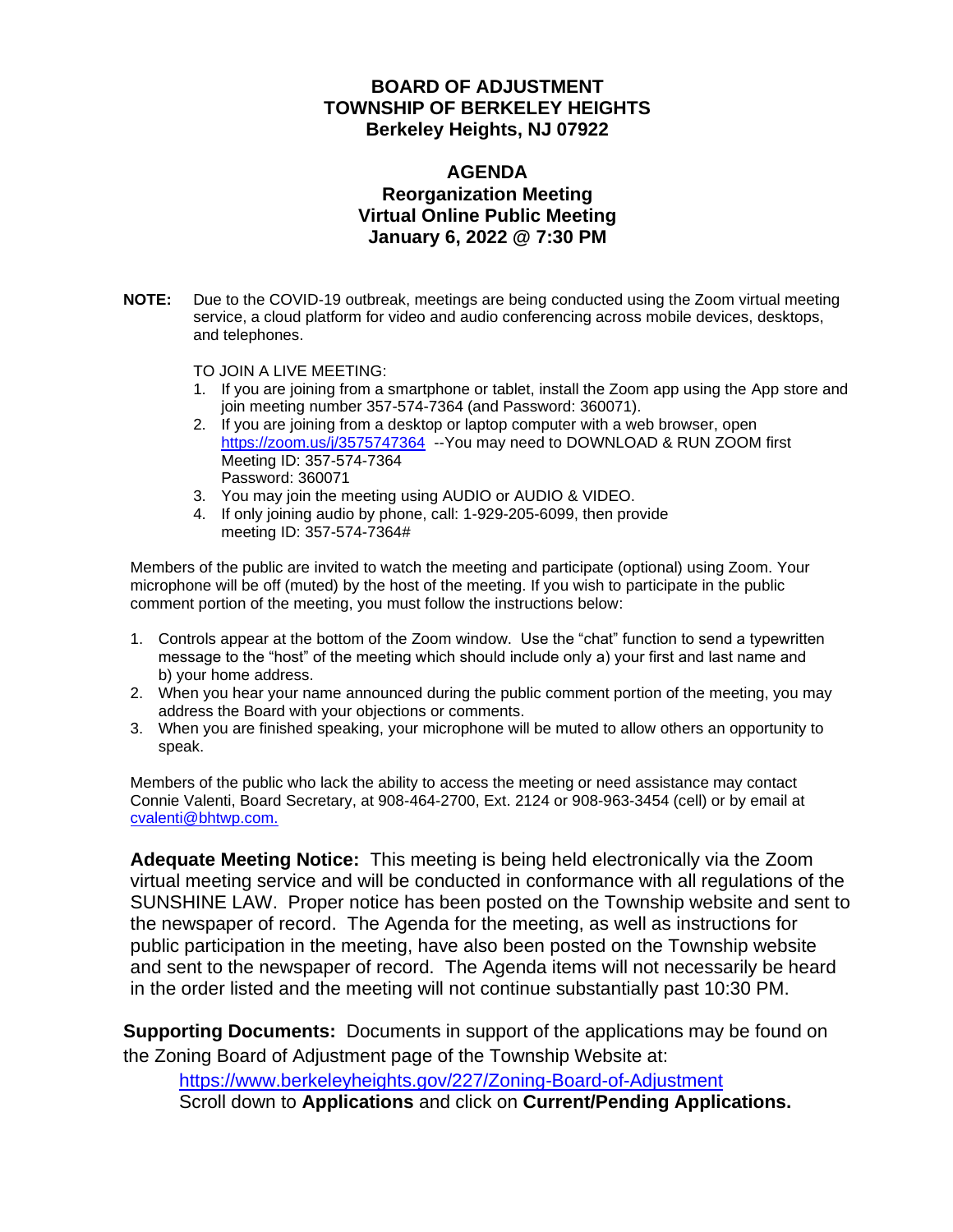**Members:** Mr. Sullivan, Mr. Coviello, Mr. Ringwood, Mr. Nappi, and Mr. Sylvester

### **Oath of Public Officers – Newly Appointed Members**

Robert Delia – 4-year term to end 12/31/2025 Robert Pereda – 4-year term to end 12/31/2025

## **Roll Call:**

## **Reorganization:**

## **Election of Regina Giardina as Temporary Chairperson**

#### **Election of Board Chairman**

### **Election of Board Vice Chairman**

#### **Designation and Adoption of Resolutions**

Meeting Dates Official Newspapers Secretarial Services **Secretary** Escrow Official Bylaws Zoning Board of Adjustment Attorney

#### **Proclamation: Dave Siburn, Board of Adjustment Member from 2010 – 2021**

### **Adoption of Minutes:**

November 11, 2021